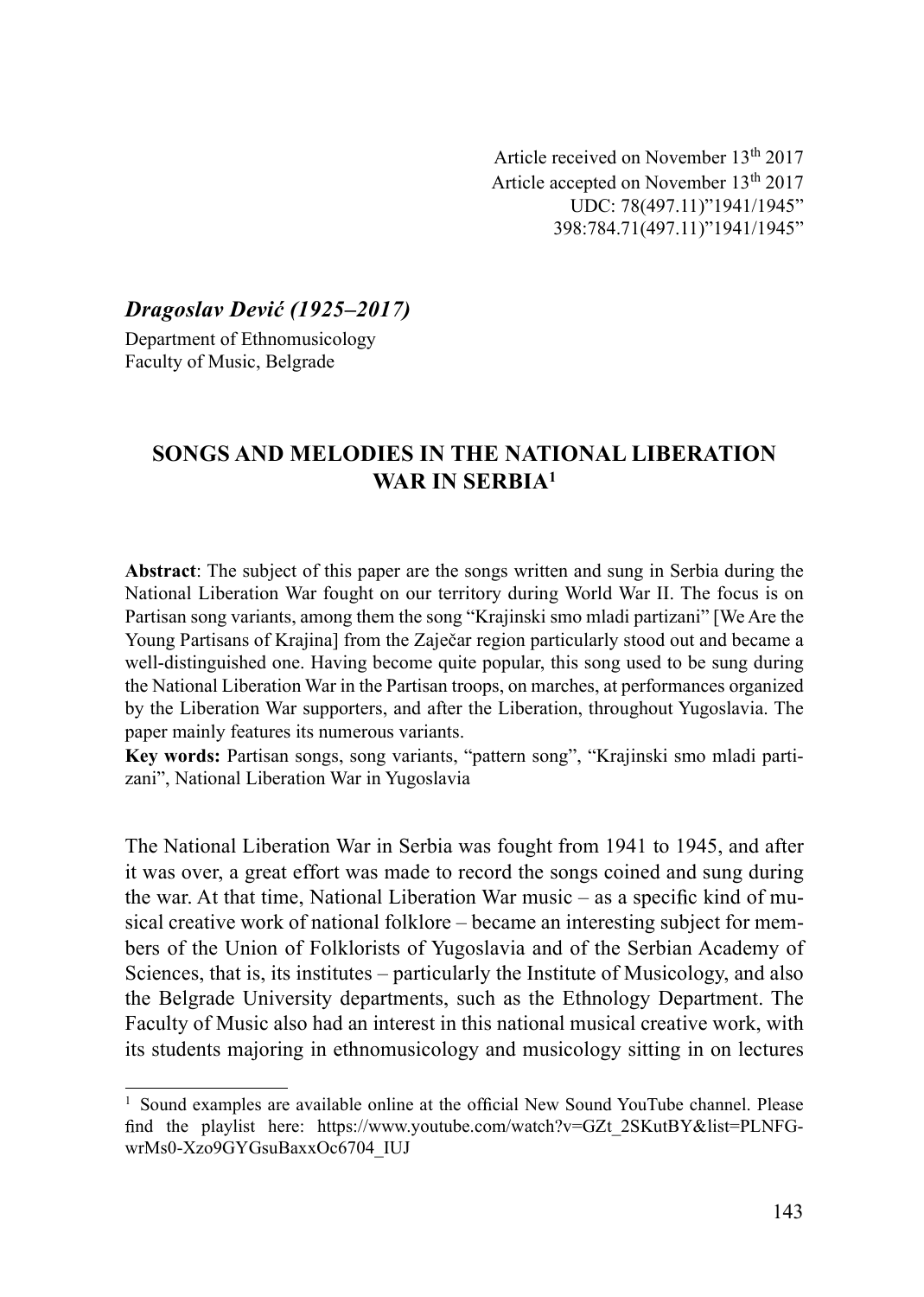about National Liberation War folklore music within their curriculum, and using the relevant reference sources.<sup>2</sup>

In early 1941, the first songs appeared with a new content and fresh ideas, possessing the features of the region they originated from. When passed on, they were adapted to the battle field environment, as evidenced by the song variants among which the song "Krajinski smo mladi partizani" [We Are the Young Partisans of Krajina] from the Zaječar region particularly stood out and became a well-distinguished one (example 1).<sup>3</sup> Having become quite popular, this song was soon accepted and used to be sung during the National Liberation War by the Partisan troops, on marches, at the performances organized by the Liberation War supporters, and after the Liberation, throughout Yugoslavia.

### Example 1

Krajinski smo mladi partizani, Mi volimo svoj rodni kraj, Hajduk Veljka mi smo potomci. Za slobodu naroda bijemo boj…<sup>4</sup>

At one point Đurđica Petrović says: "The Krajina troop commander, engineer Jelenković, wrote the first four verses. The song's melody was taken from the theatre play 'Street Musicians' by Pavel Šurek, performed on the eve of the war in Belgrade."

As the National Liberation War spread during those four years, military units larger than Partisan detachments were formed. First, they were brigades which were assimilated into divisions. This is how Pavel Šurek's melody came to be and remained a "pattern song." The practice of changing the verses, rather than the melody, is familiar to ethnomusicologists. As the liberation battles of

<sup>2</sup> Editors: Study Group Nikola Hercigonja, Đorđe Karaklajić, Dragoslav Dević, Zbornik partizanskih narodnih napeva [Collection of Partisan Folk Chants], Nolit, Beograd, 1962. Preface, VII–XXVII. Index by collectors. Table of Contents: Ustanak [Uprising] (60), Partija [Party] (67-70), Partizani [Partisans] (73-111), Tito [Tito] (115-139), Heroji [Heroes] (143–181), Omladina [Youth] (185–201), Izdaja [Treason] (205–216), Kozaračko kolo [The Kozara Kolo] (219–249).

<sup>3</sup> Đurđica Petrović, "Put pesme krajinske čete: Krajinski smo mladi partizani" [The Path of the Krajina Troop Song: We are the Young Partisans of Krajina], Publication of VIII Congress of the Union of Folklorists of Yugoslavia, held in Titovo Užice, dedicated to the 20<sup>th</sup> anniversary of the National Revolution, Belgrade, 1961, 221–224.

<sup>4</sup> We are the young Partisans of Krajina, We love our homeland, We are descendants of Hajduk Veljko. We are fighting the battle for the freedom of our people...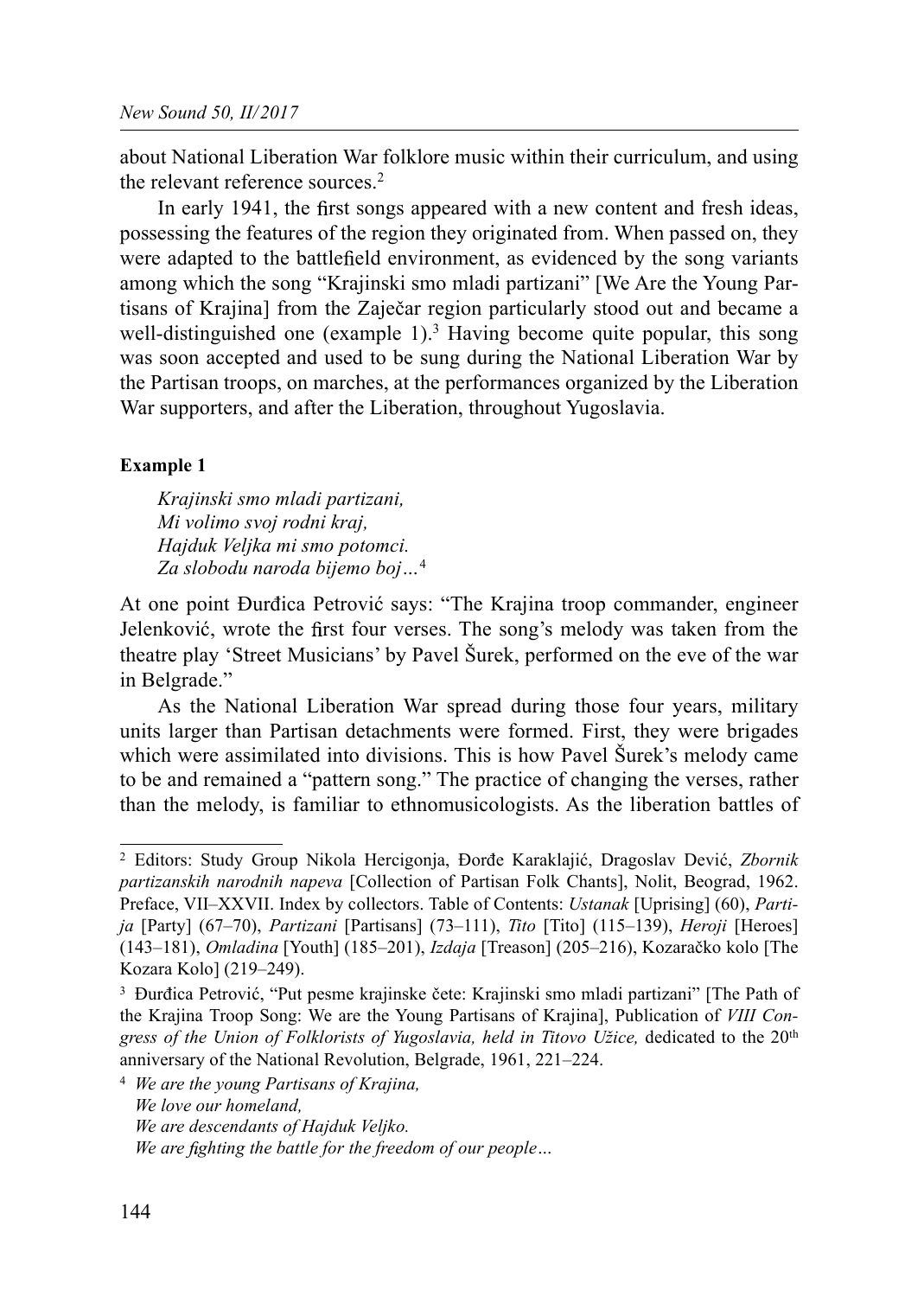Partisan brigades and divisions were advancing to more and more regions and towns, each new verse of the pattern song expressed something new, close to the heart of each soldier. In late May of 1943, the Krajina troops left Krajina and moved on to meet the Timok battalion. Since the Krajina soldiers thus became part of the Timok battalion, the first verse of the song was changed into "We are the young Partisans of Timok." From the Timok Krajina, the song was passed on to Rasina in early July, with the first verse reading "We are the young Partisans of Rasina," and the third one "We are descendants of Hajduk Veljko." On August 7th, the Jastrebac troops crossed the South Morava river, bringing with them the song "We are the young Partisans of Toplica/We are descendants of Toplica Milan." It is exactly from this battle zone in Serbia and through the South Morava troops that this song made its way towards the south, north and west of our country in 1943, moving away from the place where it originated. Ever since then, it became common property. It originated in one particular place and yet referred to the troops in each region that it reached. In the summer of 1943, when the Kosovo battalion was formed in the Jablanica region, the song of the South Morava Partisans was changed into "We are the young Partisans of Kosovo." In the autumn of 1943, the song was accepted by the groups of the former Nišava troops and adopted as "We are the young Partisans of the Nišava/We are descendants of Stevan Sinđelić." The song spread further to the Kosmaj and Šumadija troops and was sung as "We are the young Partisans of Kosmaj," or "We are the young Partisans of Šumadija." In late 1943 and early 1944, it was also accepted by the Vojvodina troops who adapted it according to their own needs. The newly-formed Mačva troops sang it with the initial verse saying "We are the young Partisans of Srem." Owing to the troops of Srem, the song was sung in Banat and Bačka as well, while undergoing further changes in western Serbia. It was sung on Zlatibor and in Užice during the autumn and winter of 1944/45 as "We are the young Partisans of Užice", аnd in the Čačak area as "… Partisans of Čačak." The song continued to spread across the country from liberated Belgrade, through the Srem Front and thanks to the further penetration of the Yugoslav National Liberation Army forces.

In 1945, during final operations, the Second Yugoslav Army made it popular in the garrisons of Styria, Lower Carniola and Inner Carniola, where it was sung as "We are the young Partisans of Styria" (Lower Carniola, Inner Carniola)...

In addition to our territory, this song was sung in the convalescent homes and hospitals in Italy where Yugoslav Partisans were sent. Its popularity was also reflected in its serving as a basis for new songs with merry or derisive lyrics.

As established by Đurđica Petrović, 5 while spreading all across the country from May 1st 1943 to May 1944, thirty-one variants of the Krajina troop song

<sup>5</sup> Ibid.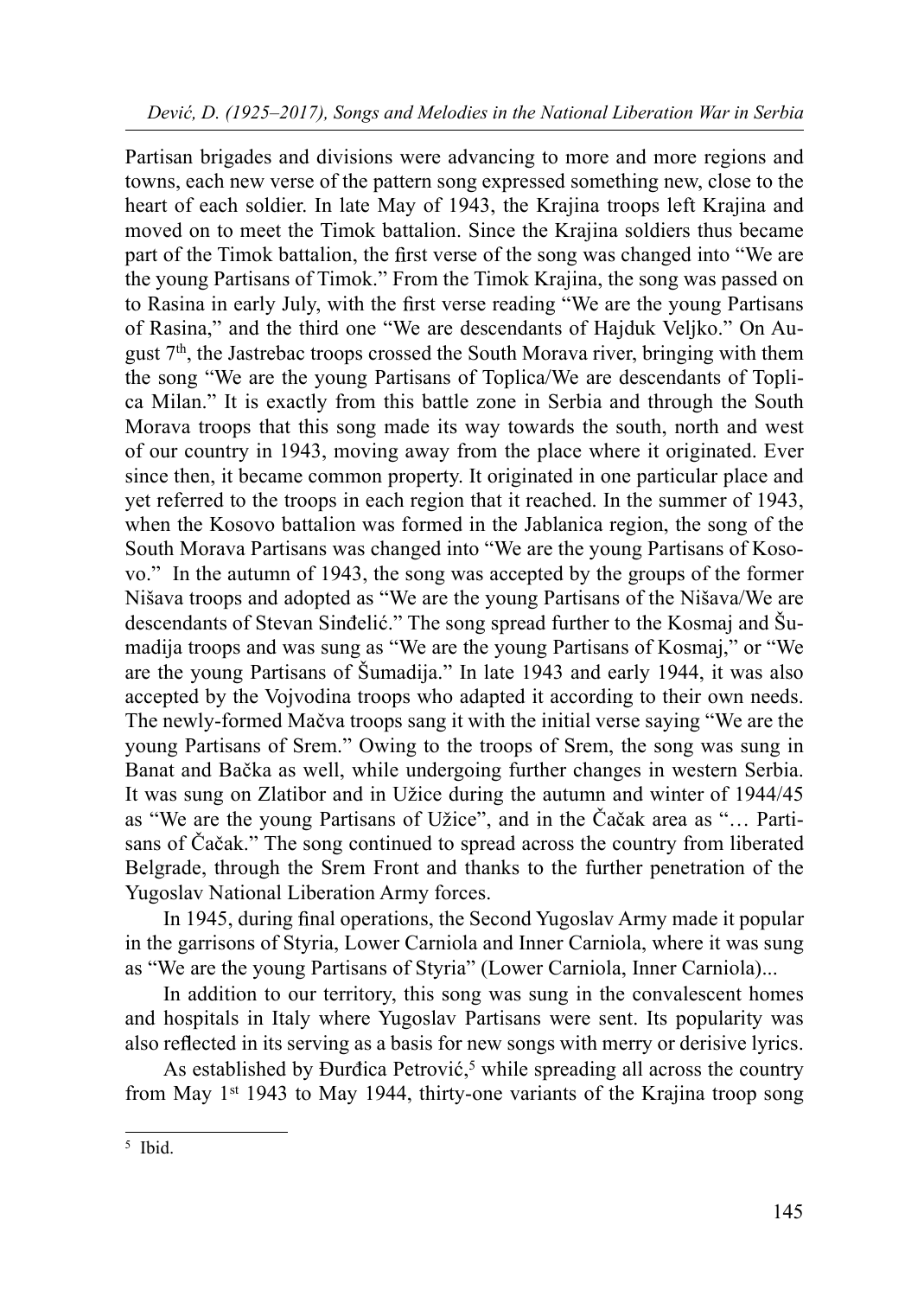were coined. With this in mind, it is a recognized fact that the famous melody with its adaptable lyrics did rouse the fighting spirit during the National Liberation War, and as such, led to new soldiers joining the Yugoslav National Liberation Army, who came from all classes of society, to whom this type of song became quite familiar thanks to its unpretentious melody and content. Having successfully completed the research on this "pattern song," in addition to establishing the origin of the melody, ethnologist Đurđica Petrović also discovered the authors who coined the first verses of the song together in the battle. They were: Janko Simeonović, Vojislav Jelenović and Ljubiša Veselinović. 6

Another quite popular "pattern song" had a similar path:

 Sa Ovčara i Kablara Čobanica progovara…7

It became known as early as the  $19<sup>th</sup>$  century, when the Serbian prince, Milan Obrenović, 'was added in' the song in 1885; it was sung by the volunteers of Vojvodina:

 Sa Ovčara i Kablara čobanica progovara: Srpski knjaže, primi naske U redove srbijanske. 8

During World War I, General Aračić 'was added in' the song:

 Sa Ovčara i Kablara čobanica progovara: Aračiću, đenerale, ćeraj Švabe i Madžare.<sup>9</sup>

<sup>&</sup>lt;sup>6</sup> Vladislav Hiršl, Mi smo mlada vojska Titova [We are Tito's Young Army]. Collection of Partisan songs originating in eastern Serbia. Published in celebration of the 40th anniversary of the uprising and revolution. Published by I-O Knjaževac, 1982. V. Hiršl says: "In addition to the song 'We Are Young Partisans of Krajina', other melodies were also sung: 'Oj, Moravo, reko naša' [Hey, Morava, Our River], 'Omladina cele zemlje' [Youth of the Whole Country], 'Brda stenju, gora ječi' [Hills Are Groaning, the Mountain Is Moaning], etc."

|             | From Ovčar and Kablar        |  |
|-------------|------------------------------|--|
|             | A shepherd girl is saying    |  |
| 8           | From Ovčar and Kablar        |  |
|             | A shepherd girl is saying.   |  |
|             | Hey, Serbian prince, take us |  |
|             | Into Serbian ranks.          |  |
| $\mathbf Q$ | From Ovčar and Kablar        |  |
|             | 1 1 1 1 1 1 1                |  |

A shepherd girl is saying: Hey, General Aračić, Chase away the Germans and Hungarians.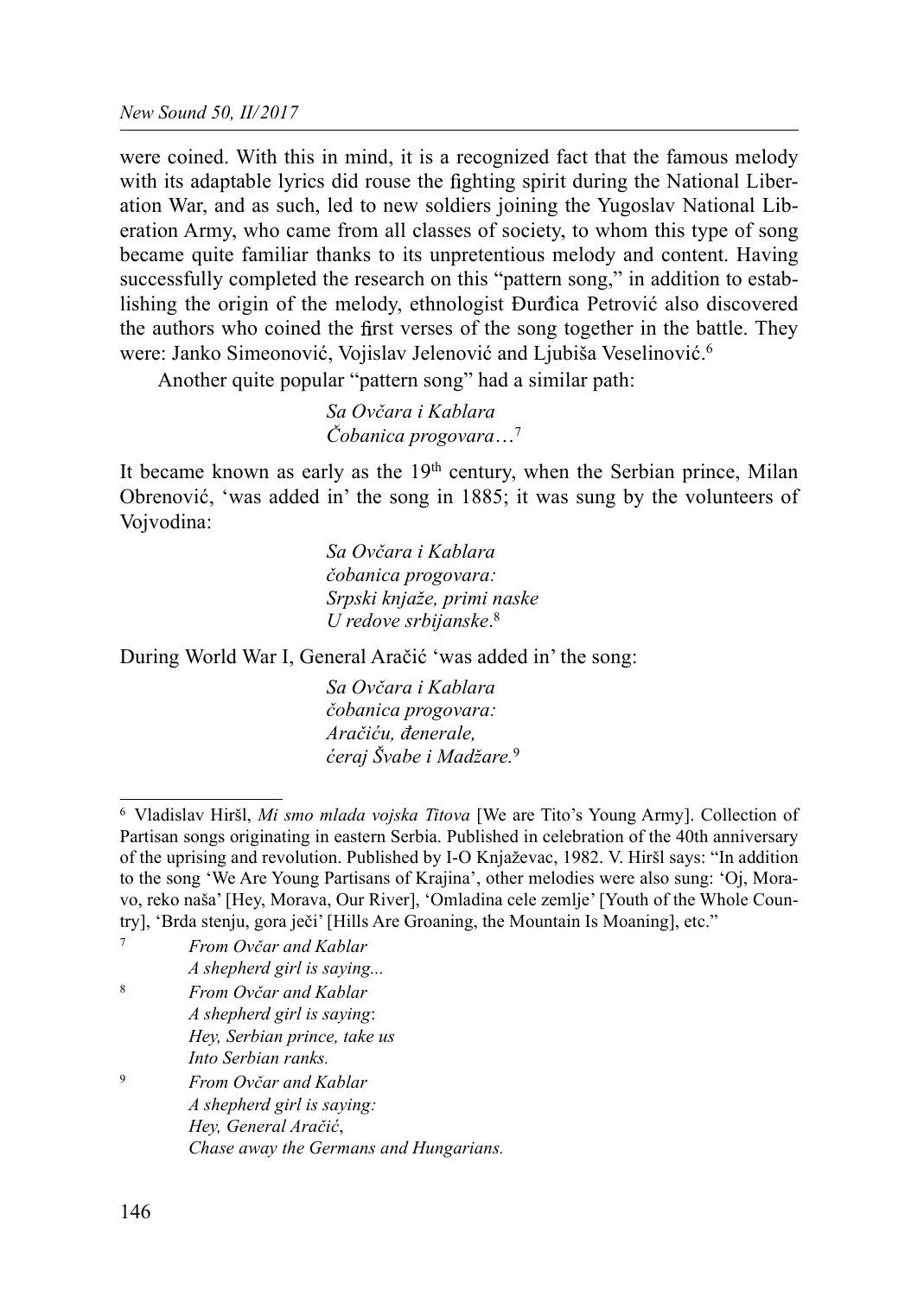Young King Peter also found his place in this song:

 Kralju Pero, perje naše, Daleko te oćeraše, Oćeraše avionom, Te se javljaš radionom.<sup>10</sup>

Subsequently, the chetnik commander Raković and Josip Broz 'were added' in the song, but all of them were soon to 'exit' it with reason. This nice song became a kind of hymn of the Dragačevo Trumpet Festival.<sup>11</sup> To celebrate the  $20<sup>th</sup>$ anniversary of the Revolution, the Union of Folklorists of Yugoslavia organized a scientific gathering in Titovo Užice, on the occasion of which my article about national songs from the National Liberation War was published.12

An extensive melographic material related to singing in the National Liberation War was published in a separate collection of works comprising as many as 600 songs, with relevant analyses. These songs, including their variants, were melographed from 1943 to 1960. They were collected by musicians of various profiles: Miroslav Špiler, Nikola Hercigonja, Slavko Zlatić, Natko Devčić, Vinko Žganec, Živko Firfov, Cvjetko Rihtman, Vlado Milošević, Miodrag Vasiljević, Radoslav Hrovatin, Tone Ljubić, Julije Njikoš, Vasil Hadžimanov, Sava Vukosavljev, Đoko Radović, Dragoslav Dević, Oskar Danon and Jelena Dopuđa.13

While analyzing the songs from the National Liberation War, I used Béla Bartók's methodology – a metrical analysis of lyrics, cadence, rhythm, and scale. Since many of these songs were based on tradition, it is worthwhile to remember

<sup>10</sup> King Peter, our feather, You have been sent far away, Sent away by plane, So you're calling over the radio.

<sup>11</sup> Dragan Babić, *Priča o trubi* [A Tale of a Trumpet], Belgrade, Beogradska knjiga, 2004, 303–307.

12 Dragoslav Dević, "Pesme u narodno-oslobodilačkom ratu u Srbiji" [Songs in the National Liberation War in Serbia], Publication of VIII Congress…, op. cit.

13 The Collection editor Dr. Dušan Nedeljković included a study titled "Prilog proučavanju zakonitosti našeg narodnog pevanja u periodu narodne revolucije, oslobodilačkog rata i izgradnje socijalizma Jugoslavije" [Appendix to A Study of Patterns in National Songs during the National Revolution, Liberation War and Development of Socialism in Yugoslavia]. Zbornik radova SAN [Collection of papers, Serbian Academy of Sciences], vol. LXVIII, no. 3, Belgrade, Etnografski institut, 1960. In this valuable book comprising 241 melodies (including variants), all melodies are classified into eight groups: *Ustanak* [Uprising]  $(60)$ , Partija [Party] (67), Partizani [Partisans] (73), Tito [Tito] (115), Heroji [Heroes] (143), Omladina [Youth] (185), Izdaja [Treason] (205), Kozaračko kolo [The Kozara Kolo] (219) Cf. footnote no. 1.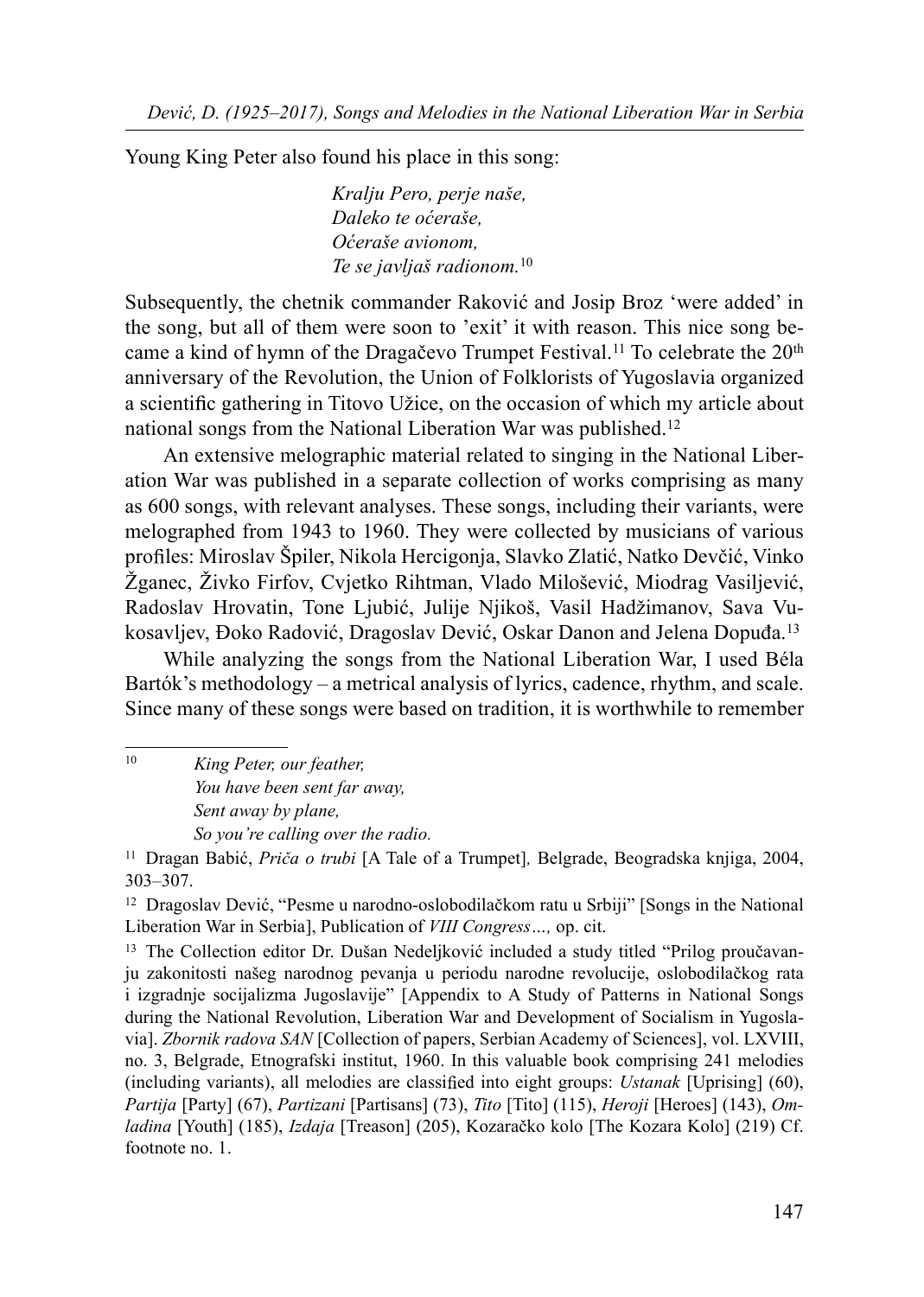Bartók's words describing the songs in the following manner: "Serbian national songs have been preserved thanks to the patriarchal lifestyle of the people from the mountainous regions of Serbia and Montenegro. These songs contain three tones at most, not only in Serbia but also in other Serbian regions."

Urban-style chants with six tones (hexachord) can be considered our autochthonous urban songs. However, the songs with a wide ambitus – of an octave and over – are mostly of foreign origin. They are also typical because of their tonality, and major and minor keys, which also classifies them as European. For a traditional song to be considered a folk song, it needs to have been passed on verbally for some time and thus altered during the process. This is exactly the basis for the creation of similar folk songs or variants. While discussing this, among other things, Bartók asks the question: "What characterizes a melody as a variant of another?" His reply follows: "Variants are melodies in which the pitch relation of the various principal tones to each other shows a certain similarity; or, in other words, in which the contour line is entirely or partly similar."

In his research study conducted in Bosnia and Herzegovina, Cvjetko Rihtman spent some time very close to the local people and noticed a lively practice among the folk "that our people tend to sing different lyrics to the same chants, and vice versa – that new lyrics are always based on some existing chant." He therefore concludes that "in certain regions, primarily those with a rural tradition, we find a certain number of chants serving for the improvisation of new lyrics, like patterns. The evolution of folk music is generally slow. Folk melody is remarkably resistant, tough and almost indestructible." This is, undoubtedly, supported by the musical creative work from the National Liberation War, and the research on the song in question, "We Are the Young Partisans of Krajina", sung by the Krajina troops.

The songs, singing and melodies from the National Liberation War period demonstrate a certain unity in their diversity. The songs were sung either on marches or in shows featuring *cultural teams* all across the liberated Yugoslavia.14 While the topic of the lyrics was ideologically and politically inspired, the melodies had established patterns – as was the case with the Krajina troop song sung to Pavel Šurek's melody. After all, this was confirmed by the on-site research in Bosnia and Herzegovina by ethnomusicologist Cvjetko Rihtman.<sup>15</sup>

<sup>14</sup> Živomir Mladenović, "Pesma na priredbama kulturnih ekipa u NOB-u" [Songs in Cultural Team Shows in the National Liberation War], in: Publication of VIII Congress…, op. cit., 275–284. The quality of shows was increased after the establishment of Theaters of Yugoslavia. The first group of theatrical artists, which included Vjekoslav Afrić and Salko Repak, came to Kordun as early as April 1942.

<sup>15</sup> Cvjetko Rihtman, "Narodna muzička tradicija istočne Hercegovine" [Folk Music Tradition in Eastern Herzegovinal, Publication of IX Congress of the Union of Folklorists, held in Mostar and Trebinje, 1962, Sarajevo, 1963, 75.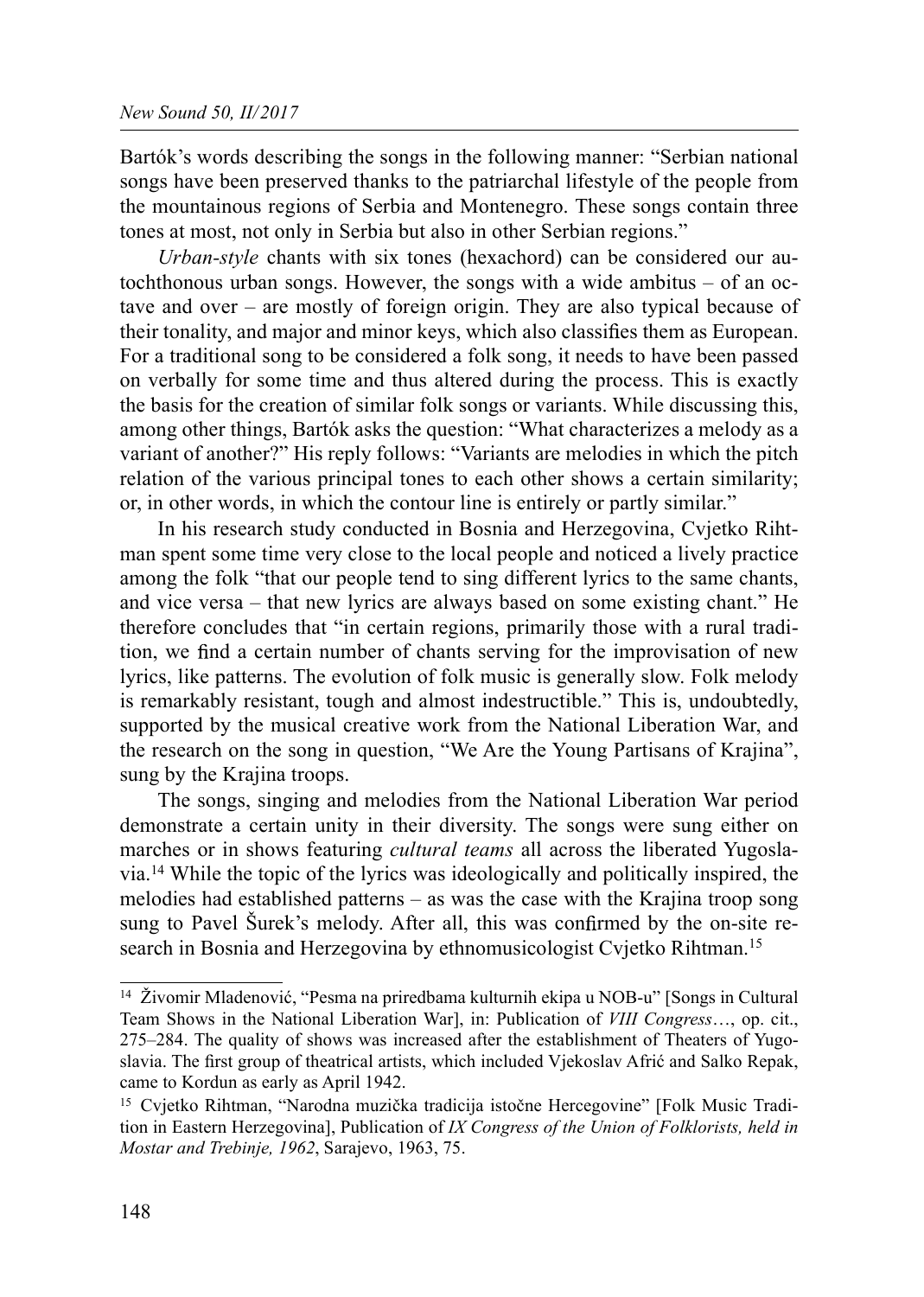\* \* \*

## Tonal Basis Analysis

The analysis includes six hundred and twenty-one songs, in all. As with traditional folk singing in general, the scale structures of Partisan music also have different tonal sequences of diatonic and chromatic character, containing in most cases trichords (example 2), tetrachords (examples 3 and 4), pentachords (example 5) and hexachords (example 6). Heptachord-type scales are a characteristic feature of town-style songs. The songs are mainly performed in two voices, "on bass", with a rhyming couplet prevailing in their metric structure, and the most common are two-section marching songs.

### Example 2

OUR COMBAT CALLS FOR Our battle calls for Singing while dying.

Written down by *Cvjetko Rihtman* (July 20, 1948). Sung by people on their way to Neum.

### Example 3

THE KOZARA KOLO16 Solo Voice

Hey, Kozara, my thick forest, Many Partisans are within you.

Hey, Kozara, spread out your branches And accept young Partisans.

Hey, Kozara, spread your fir trees, And save young proletarians. \*

Widen the kolo, you jolly fellow of Kozara, Widen even more, it goes round better.

\* Also: "And accept young proletarians" (or – your proletarians")

Written down by *Đorđe Karaklajić*. Published in the collection "Sto narodnih pesama" [One Hundred Folk Songs], Belgrade, 1951

 $16$  Kolo – a round dance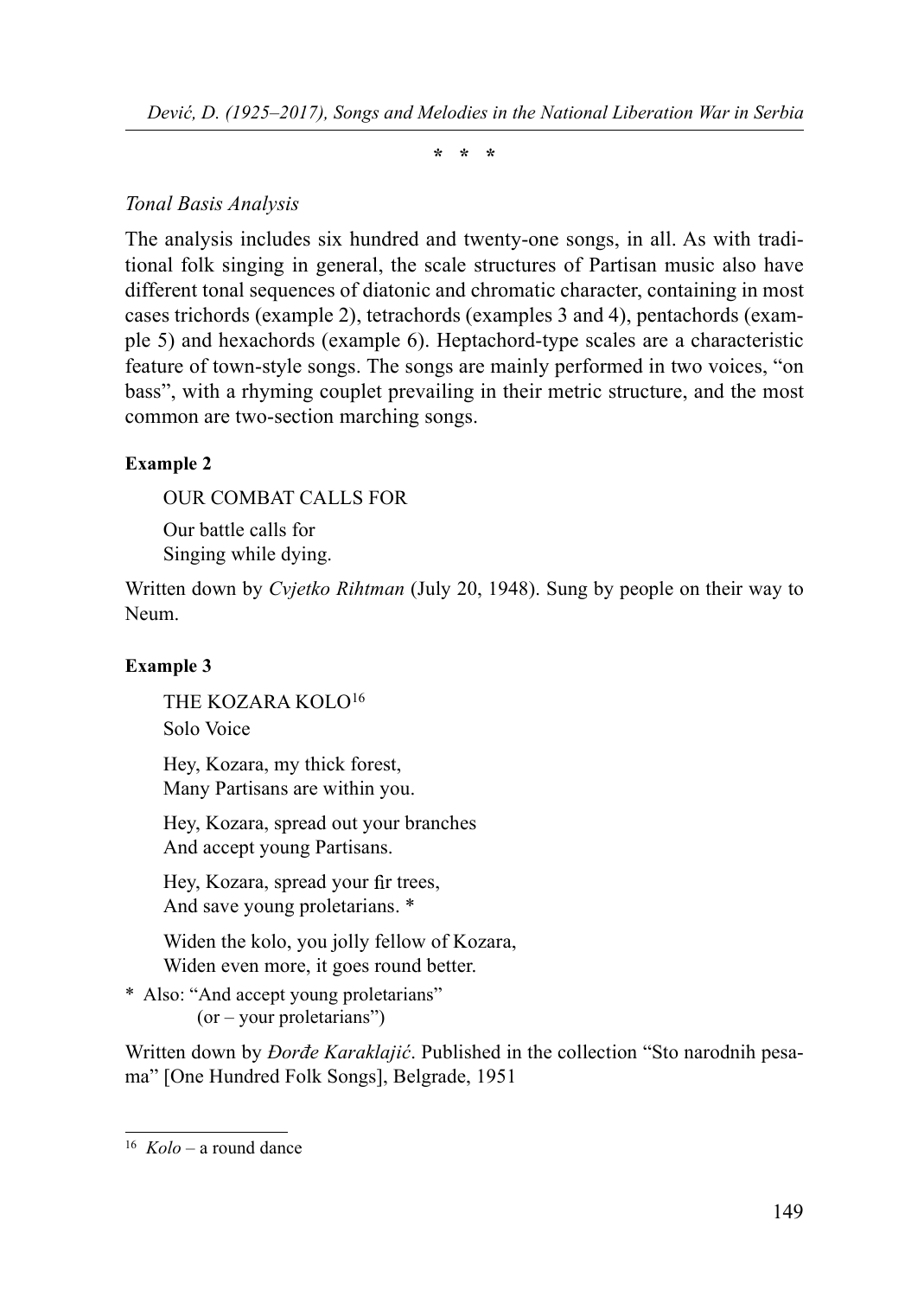#### Example 4

COMRADE TITO, WE SWEAR TO YOU

Comrade Tito, we swear We shall never depart from your path.

The young people from Zaton village Are bound closely around Tito.

Written down by Slavko Zlatić (Zaton, near Šibenik, January 25, 1945).

#### Example 5

COMMUNIST PARTY, YOU FRAGRANT FLOWER Moderato

Communist party, you fragrant flower, Communist party, my treasure, fragrant flower. The whole nation follows you, The whole nation follows you. Communist party, your hand is sacred, You are the leader of the national movement. Communists, long live your hand, You have come to our people's rescue. He who does not regret to shed young blood, He is the closest to the Party. Whatever task the Party assigns to its soldiers, Each one of them is willing to accomplish it. Communists set an example to everyone How oppressors should be fought.

Written down by *Miroslav Špiler*.

Published in 1) collection of songs "Naše pjesme" [Our songs], book II 1945. Publication of the Department of Culture with the Croatian Ministry of Education, April 1945. Printed by the Regional National Liberation Committee of Dalmatia. Edited by N. Devčić and Vl. Popović. Cover page by Edo Murtić.

2) In the collection of songs "Naše pjesme" [Our songs] (Collection of Partisan songs), second edition, Zagreb 1945. Edited by N. Hercigonja, M. Špiler, N. Devčić. Third edition, Zagreb, 1946. Published by Nakladni zavod Hrvatske. Song No. 37 published under the title "Kompartiji" [To the Communist Party].

Elaboration on other verses according to the first one.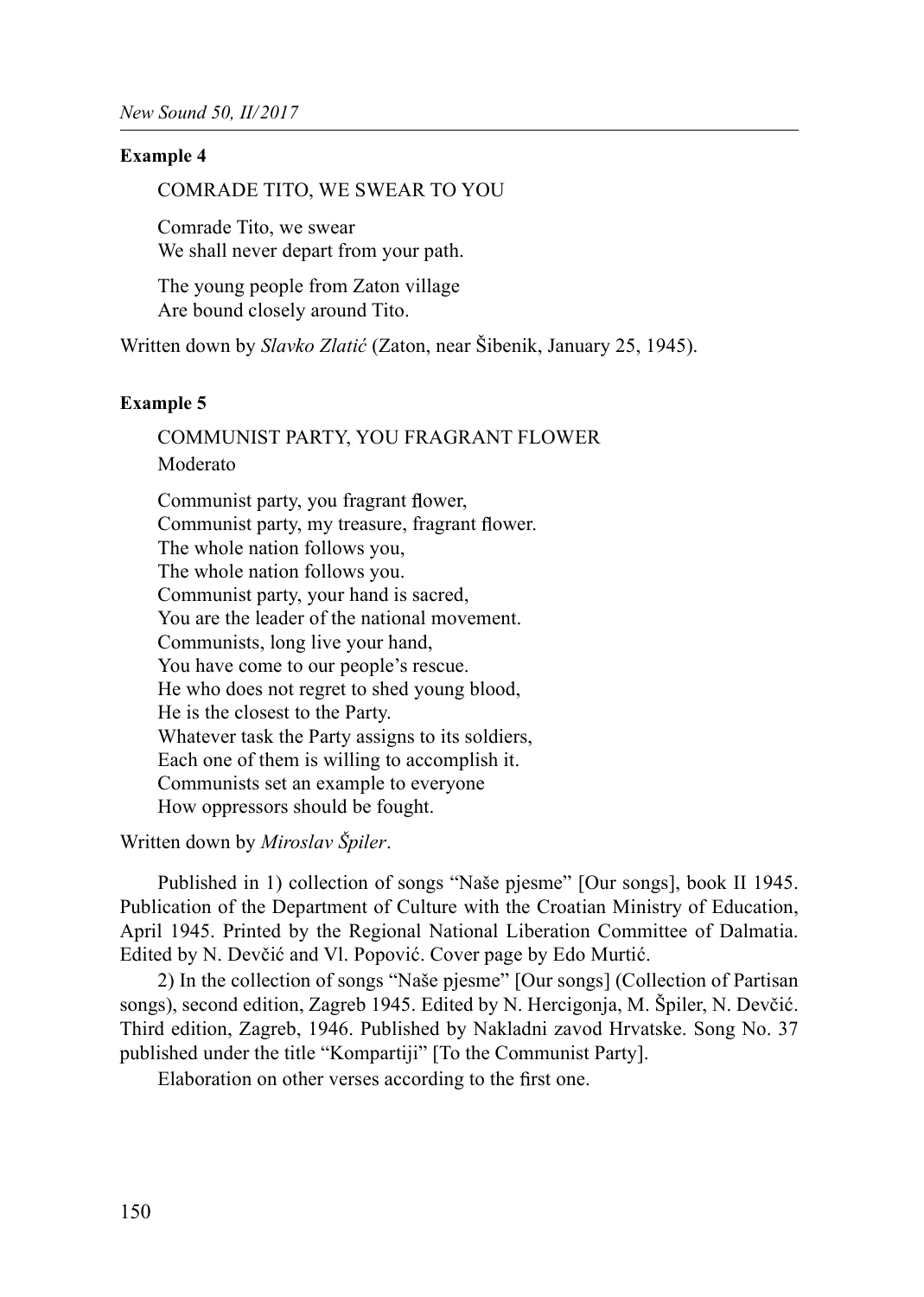#### Example 6

### BLOOM, ROSE, THE PEONIES HAVE ALREADY BLOOMED

Bloom, rose, the peonies have already blossomed. Bloom, rose, the peonies have already blossomed. Milosav, hurry up with your troop.

I have knitted new socks for you None like them can be found in four villages.

Thin, blue, genuine Partisan socks, Blue ones, to make you look nicer.

I have knitted them, no one can do better, You will wear them once you've returned from the woods.

Written down by *Đorđe Karaklajić*, based on singing by *Rodo Andrić*, a Kosmaj troop soldier (Belgrade, 1961)

## Rhythm

Partisan folk melodies do not only reflect the wealth of tones (diatonic, chromatic and untempered chromatic scales), but also a great diversity of rhythm. Approximately two-thirds of the melodies (268) are isometric and heterometric. The isometric ones feature the same number of syllables of text in each of their sections, while the heterometric melodies include sections with a varying number of syllables of text when viewed in relation to one another. The 2/4 rhythm prevails, as much in the Kozara kolo and various marches, as in other Partisan songs.

# Conclusion

The melodic, harmonic, rhythmic and formal basis of Partisan music features recognizable characteristics of our vocal folk music culture both of rural and urban character, which is not surprising given the heterogeneous composition of the Partisan army. Since these songs used to be sung to highly versatile melodies traditionally taken from older ones, they formed the basis for composing new and more contemporary songs. Their purpose, as well as the purpose of the dance, was to generate enthusiasm in soldiers, encourage them and stir them to action, but above all, to promote their comradeship, which is best illustrated by the famous slogan "brotherhood and unity."

The last text by Dr. Dragoslav Dević, written for the International Interdisciplinary Scientific Symposium: "Kultura v času Druge svetovne vojne 1939–1945" [Culture in World War II 1939–1945], Maribor 7–8. June 2012. Organizers: National Libera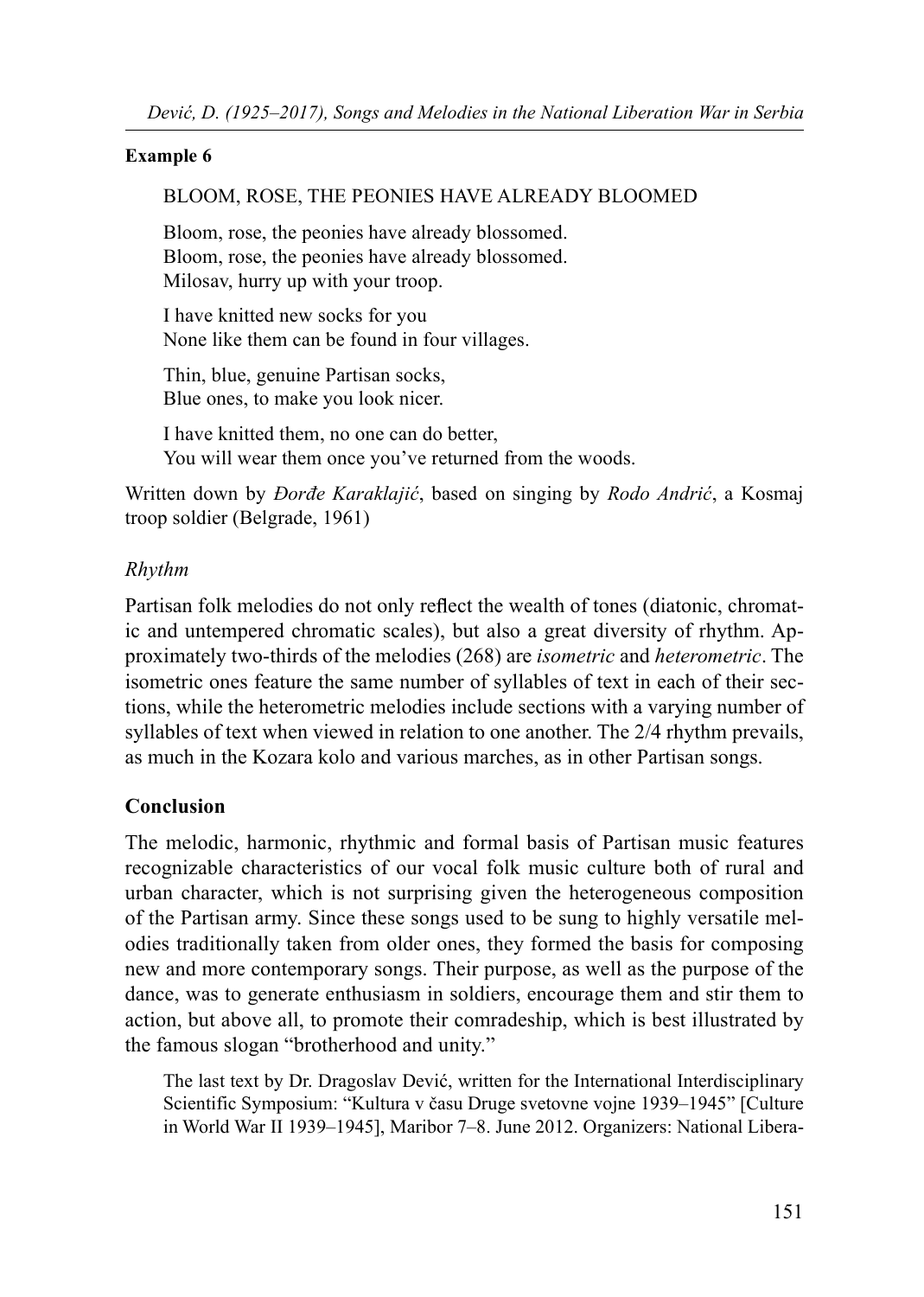tion Museum Maribor, Institute for Music Information Sciences of the Centre for Interdisciplinary Research and Studies at the University of Maribor

#### Works Cited

- Babić, Dragan: Priča o trubi [A Tale of a Trumpet]. Beograd: Beogradska knjiga, 2004.
- Dević, Dragoslav: "Pesme u narodno-oslobodilačkom ratu u Srbiji" [Songs in the National Liberation War in Serbia], Publication of VIII Congress of the Union of Folklorists of Yugoslavia, held in Titovo Užice. Belgrade, 1961.
- Hiršl, Vladislav: Mi smo mlada vojska Titova [We are Tito's Young Army]. Collection of Partisan songs originating in eastern Serbia. Published to celebrate the 40th anniversary of the uprising and revolution. Knjaževac: Published by I-O, 1982.
- Mladenović, Živomir: "Pesma na priredbama kulturnih ekipa u NOB-u" [Songs in Cultural Team Shows in National Liberation War], Publication of VIII Congress of the Union of Folklorists of Yugoslavia, held in Titovo Užice. Belgrade, 1961.
- Nedeljković, Dušan (ed.): Zbornik radova SAN [Collection of Papers, Serbian Academy of Sciences], vol. LXVIII, no. 3. Belgrade: Etnografski institut, 1960.
- Petrović, Đurđica: "Put pesme krajinske čete: Krajinski smo mladi partizani" [The Path of the Krajina Troop Song: We are the Young Partisans of Krajina], Publication of VIII Congress of the Union of Folklorists of Yugoslavia, held in Titovo Užice. Belgrade, 1961.
- Rihtman, Cvjetko: "Narodna muzička tradicija istočne Hercegovine" [Folk Music Tradition in Eastern Herzegovina], Publication of IX Congress of the Union of Folklorists, held in Mostar and Trebinje, 1962. Sarajevo: 1963.
- Zbornik partizanskih narodnih napeva [Collection of Partisan Folk Chants]. Editors: Study Group Nikola Hercigonja, Đorđe Karaklajić, Dragoslav Dević. Belgrade, Nolit, 1962.

#### Summary

This paper features the songs written and sung in Serbia during the National Liberation War fought on our territory during World War II. The research focused on Partisan song variants, among them the song "Krajinski smo mladi partizani" from the Zaječar region which became especially popular. Its melody originates from the theatre play 'Street Musicians' by Pavel Šurek, and was treated as a kind of a "pattern song".

In addition to our territory, this song was sung in convalescent homes and hospitals in Italy where Yugoslav Partisans were sent. The scope of its popularity is reflected, among other things, in its being used as a basis for new songs with a different content.

There were thirty-one variants of the song, with their lyrics adapted accordingly. Yet, all of them had the sole purpose of rousing the fighting spirit during the National Liberation War and, as such, they caused new soldiers from all social classes to join in, and to whom this type of song became quite familiar thanks to its unpretentious melody and type of content.

Another quite popular "pattern song" – "Sa Ovčara i Kablara" – followed a similar path.